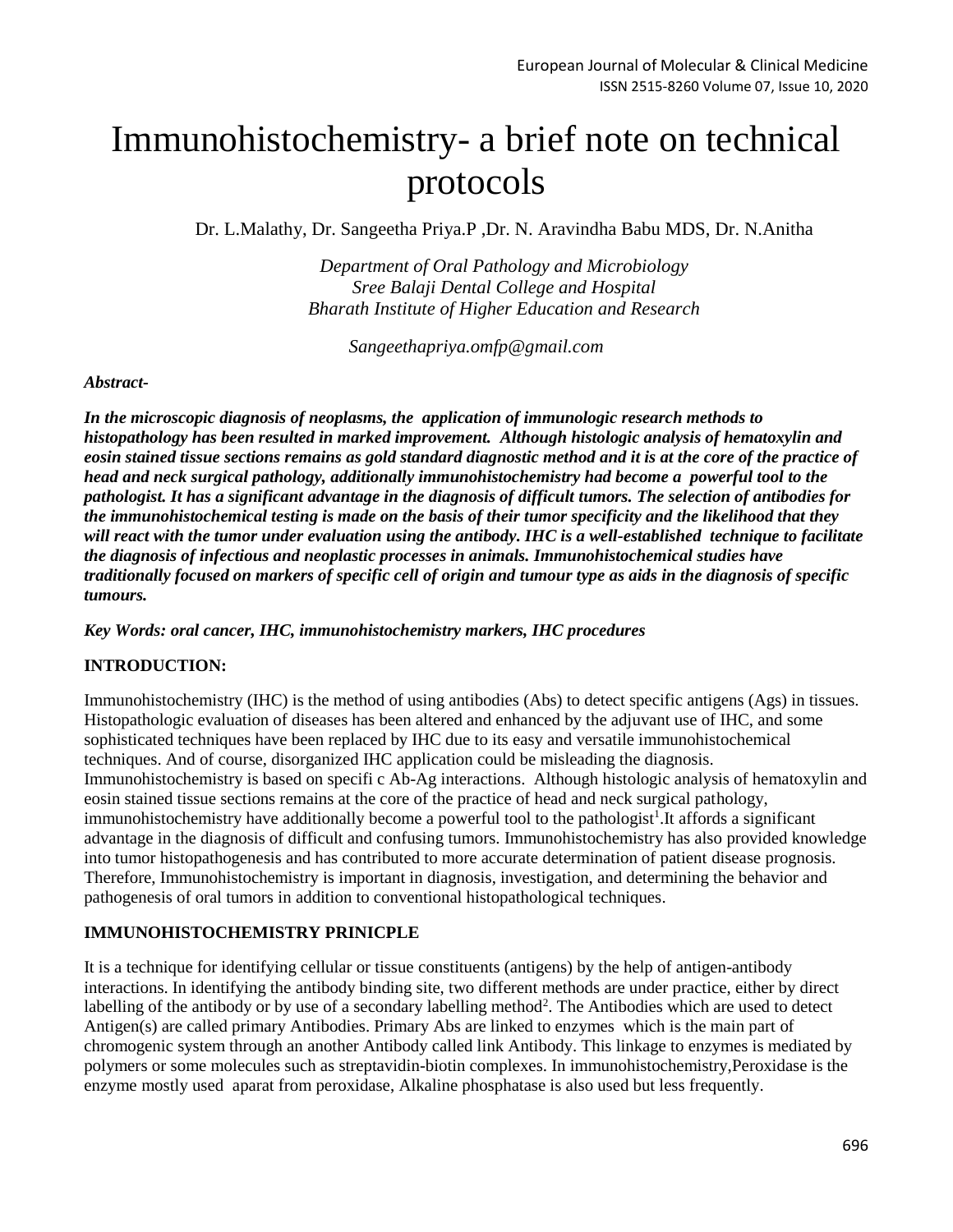The choice of antibodie selection for the immunohistochemical testing is made on the basis of their tumor specificity and the likelihood that they will react with the tumor under evaluation using the specific antibody. Once after the tissue sections are incubated with the prospective antibodies, positive tumor antigen- antibody binding reaction are identified via the application of one among the several detection systems. Those that have the highest sensitivity use a secondary antibody, reactive against the primary antibody, which is linked to an enzyme marker. This system tends to be very sensitive because it allows for the attachment of a relatively large number of enzyme molecules, such as peroxidise, at the antigen site. The color of the reaction is determined by the selection of a precipitating chromogen, usually diaminobenzidine (brown) or aminoethylcarbazole (red), with which the enzyme reacts<sup>3</sup>.

## **APPLICATIONS OF IMMUNOHISTOCHEMISTRY**

- Prognostic markers in cancer
- In finding Tumors of uncertain histogenesis
- Prediction of response to therapy or treatment prognosis
- In case of infections to confirm infectious agent in tissues
- In genetics to determine the function of specific gene products
- Identifying the presence of chromosomal translocations.
- Neurodegenerative Disorders
- Brain Trauma
- IHC in muscle diseases
- Research application

## **BASICS OF AN IHC EXPERIMENT**

In this multi-step application, multiple variables may determine the staining and requires the careful optimization of new assays for each target antigen. For example, when investigating a high abundance protein in formaldehyde-fixed tissue, heat induced antigen retrieval step may be used in the IHC protocol and use a directly labeled primary antibody. For another example, the optimal protocol for staining a low abundance protein in a methanol fixed, frozen liver section may require blocking of endogenous biotin and a signal amplification technique<sup>4</sup>. Since a number of variables can cause artifacts or interfere with a successful outcome of the procedure, appropriate controls are necessary for accurate interpretation of IHC result outcomes. Therefore a brief guide is intended to serve as a reference for researchers to understand, perform, and various trouble in IHC protocols encountered during the development and optimization of new IHC assays.

#### **SAMPLE PREPARATION AND FIXATION:**

IHC can be broadly classified into two forms based on the type of tissue processing involved: IHC- formalinfixed, IHC-paraffin-embedded (FFPE) and IHC-frozen (Fr). Often the preservation method is closely associated with the type of fixation. Formalin-fixed tissues are commonly paraffin-embedded following fixation, while frozen tissue sections can be fixed with formaldehyde or alcohol prior to or following cryosectioning<sup>5</sup>.

|                   | <b>IHC</b> -Formalin fixed, paraffin-<br>embedded | <b>IHC-Frozen</b>                                    |
|-------------------|---------------------------------------------------|------------------------------------------------------|
| <b>Fixation</b>   | Performed before embedding into<br>paraffin wax.  | Can be performed before or after<br>cryo-sectioning. |
| <b>Fixative</b>   | Formaldehyde                                      | Formaldehyde or Alcohols                             |
| <b>Sectioning</b> | Microtome, $4-10 \mu m$ sections                  | Cryostat/Cryotome, 5-20 µm<br>sections               |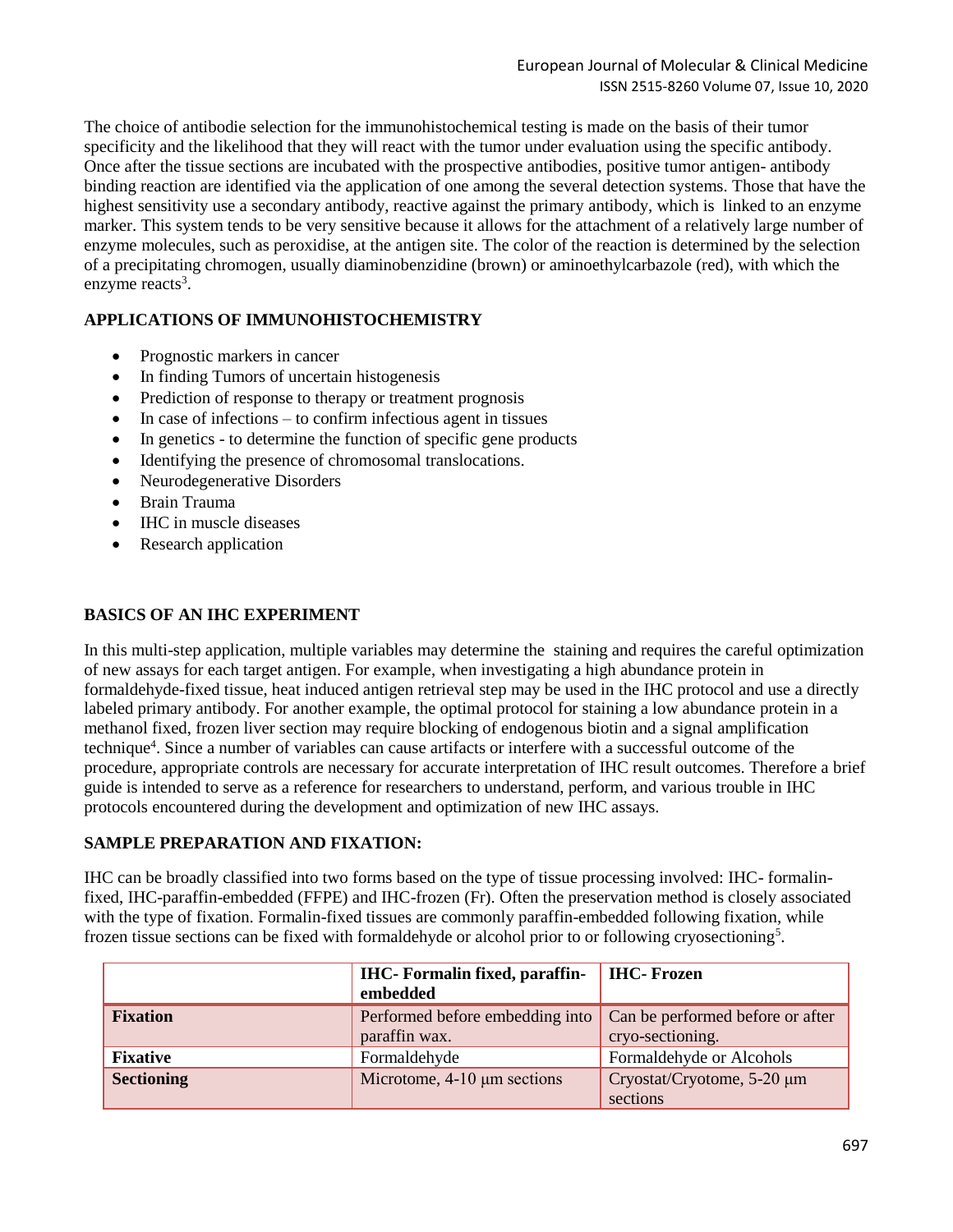| <b>Storage</b>   | Ideally fresh sections should be<br>cut after 4 weeks due to loss of<br>antigenic epitopes. Fresh cut<br>sections should not be used after<br>1 month. For long term storage<br>(several years), coating of slide<br>in paraffin is recommended. | Short-term1 year at -80 o C.                                                                                          |
|------------------|--------------------------------------------------------------------------------------------------------------------------------------------------------------------------------------------------------------------------------------------------|-----------------------------------------------------------------------------------------------------------------------|
| <b>Advantage</b> | Ease of handling and preserves<br>structural morphology. Blocks<br>can be stored long term.                                                                                                                                                      | Preserves enzyme & antigen<br>function. Useful for study of<br>post-translationally modified<br>protein, DNA, or RNA. |

### **IHC STAINING PROCEDURE**

Development of the new modern techniques, have replaced the traditional old ones with added advantages of sensitivity, specificity, low cost efficiency and reliability<sup>6</sup>.

The techniques employed are

- 1. Traditional direct technique
- 2. New direct
- 3. Indirect technique
- 4. New indirect Unlabeled antibody enzyme-complex techniques (PAP and APAAP)

-Immunogold silver staining technique (IGSS).

- -Avidin-biotin techniques.
- 5. Hapten labeling technique

#### **STAINING PROTOCOL**

A sensitive IHC test is one that detects a small amount of antigen. It depends on the following important steps: -

#### **Blocking endogenous enzyme activity**

This procedure is to block the nonspecific interactions, in order to obtain sensitive result outcome. The block is an inhibitor that prevents an enzyme that originates within a cell or tissue from causing a reaction with substrate. Specifically, this is done for the visualization of the end product by converting colorless chromogens into colored end products. Antibody-based applications is dependent on the specific binding of an antibody to the target epitope for generating accurate expression data. The same forces that govern specific interactions can also contribute to non-specific binding including hydrophobic interactions, ionic interactions, and interaction between the hydrogen bonding. Common buffers that are used to block non-specific interactions are serum, BSA, casein, or commercial buffers<sup>7</sup>.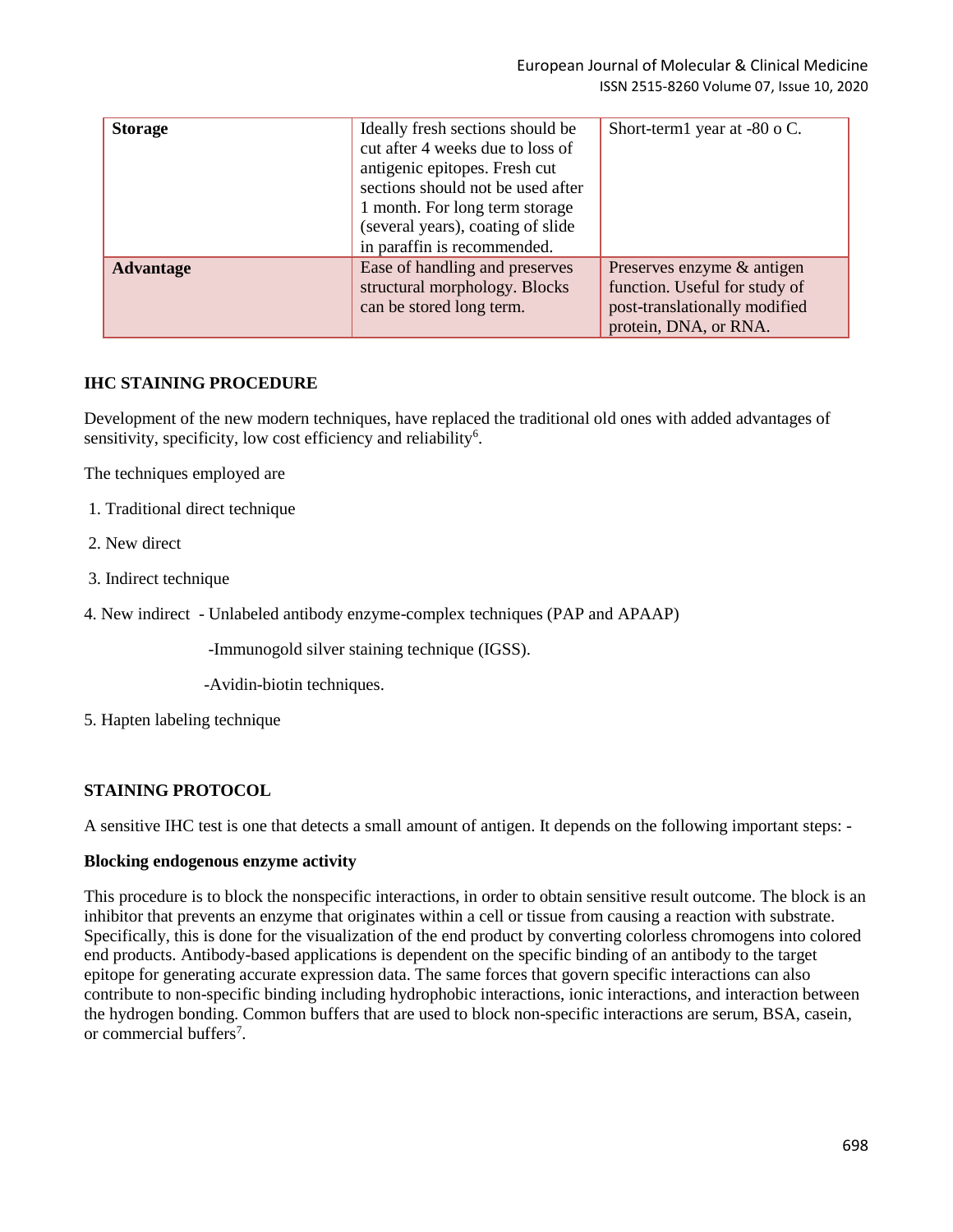## **Antigen retrieval :**

For antigen to be retrieved from the tissue a high-temperature heating method needs to be used to recover the antigenicity of tissue sections that had been masked by formalin fixation. While the majority of antigens from formalin fixed tissue require an antigen retrieval step, some targets are negatively impacted by it. But for example in some cases tissue section those are polyclonal primary antibody ,IHC-Frozen sectioned tissue, this procedure can be skipped.

• The process of antigen retrieval on frozen tissue may be too harsh and can damage the tissue.

• A polyclonal antibody may enhance antigen detection compared to a monoclonal due to its ability to bind multiple epitopes.

• A change in pH or cationic concentration of an antibody diluent; or a simple change in the incubation conditions of the primary antibody can also improve antibody affinity for an antigen<sup>8</sup>.

#### **Blocking non-specific antibody binding:**

Blocking other reactive epitopes and quenching endogenous enzymatic reactions in tissue samples prior to the primary antibody incubation step also prevents non-specific binding and false positive staining. Autofluorescence can impact imaging for immunofluorescence (IF), especially for tissue samples with elevated levels of flavins or porphyrins<sup>7,8</sup>. Non-specific staining observed when using common detection reagents and tips on how to minimize high background signal. The choice of blocking buffer is also contingent on the method of detection used. For example, if using an alkaline-phosphatase (AP) conjugated secondary antibody, the blocking serum should be diluted in tris-buffered saline (TBS). whereas PBS will interfere with the alkaline phosphatase reaction.

#### **Optimal primary antibody dilution and incubation time**

Diluents for antibody solution – For the purpose of preparing a working antibody reagent these are inert fluids or reagents used in immunohistochemistry to dilute a particular antibody stock solution. Since a number of unknown factors influencing the overall stability of diluted antibodies there is less chance for a general and safe recommendation for how long a diluted antibody will be stable. Some of the available diluents are TrisHCl, Bovine serum albumin, and normal saline<sup>9</sup>. Incubation Time and Temperature- There is an inverse relationship between incubation time and antibody titer: The higher the antibody titer, the shorter the incubation time required for optimal results. Commonly used incubation time is 30 minutes at room temperature using humid chamber. In case a very dilute antibody used to save reagent, then a overnight incubation may be used  $10$ .

#### **Secondary antibody /Polymer incubation**

#### **WASH BUFFERS**

In order to remove the excess or unwanted reagents or complexes which are formed during each step of the IHC procedure the wash buffer is useful. Commonly used wash buffers that are commercially available include Tris Buffered Saline (TBS) and Phosphate Buffered Saline (PBS)<sup>8,9</sup>.

## **SECONDARY ANTIBODY**

Selection of the best secondary antibody can improve immunostaining of the tissue and reduce false positive or false negative staining in immunohistochemistry procedure<sup>9,10</sup>.

#### **STAINING PROTOCOL**

The standard protocol is intended for use as a guideline in developing antibody-specific procedures. Different antibodies and tissues may require changes to this procedure.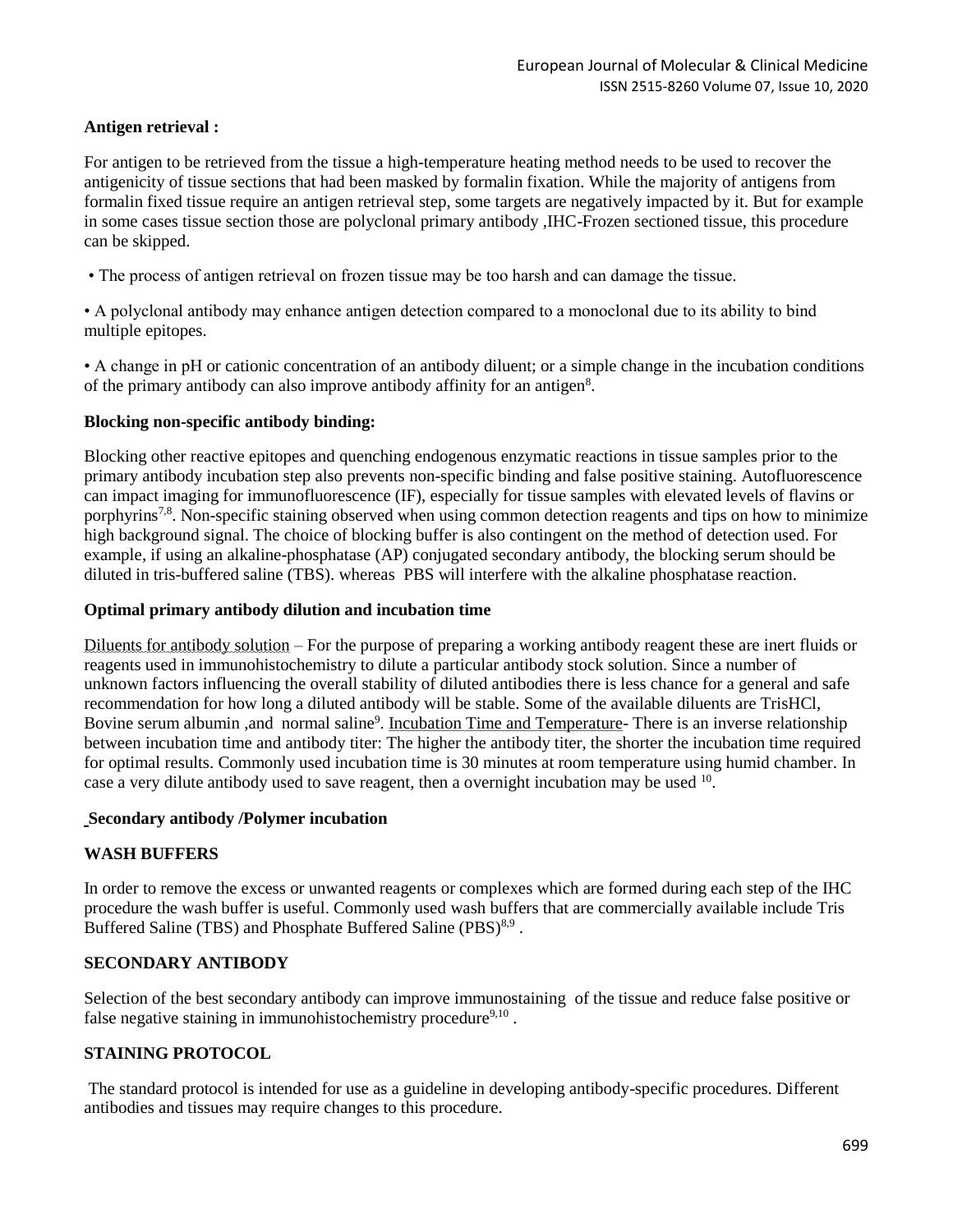#### **Controls validate immunohistochemical results.**

#### **(i) Positive controls:-**

It is defined as tissue that is known to contain the antigen of interest detected by identical IHC methods to those used in diagnostic cases. Positive tissue controls must be fixed and stained in the same way as the diagnostic case tissue had been fixed and stained for every antibody and procedure used. Positive elements within test sections,for example normal reactive lymphocytes when staining with an antibody to the leukocyte common antigen to identify a suspected lymphoma, are the best form of positive control<sup>10</sup>.

#### **(ii) Negative controls:-**

Negative tissue control is defined as tissue which does not contain the antigen of interest. At least one ancillary test (e.g. PCR, virus isolation) performed on the tissues or the organ systems of the same animal should be used to find the presence of the antigen of interest. This also involves the omission of the primary antibody from the staining schedule of the replacement of the specific primary antibody by an immunoglobulin which is directed against an unrelated antigen<sup>10</sup>. Commonly, the primary antibody is replaced by antibody diluent, same species non-immune immunoglobulin of the same dilution and immunoglobulin concentration, an irrelevant antibody or buffer. These methods will decide the degree of cross-reactivity of the primary antibody, and the degree of non-specific binding by the labeling the secondary antibody and detection system<sup>9</sup>.

## **(iii) Internal positive tissue controls:-**

Internal positive tissue controls are present in diagnostic case tissues. In this type of control there is no fixation variable when comparing between the control and the diagnostic case tissue.An example is the detection of smooth muscle markers or vimentin in normal blood vessels. The presence of positive staining in these areas expresses the specific immunoreactivity<sup>10</sup>.

#### **(iv) Tissue Artifact Control :-**

In particular tissue the background staining may be more. Because high background can mask positive signal from low abundance antigens or result in artifacts being mistaken for specific staining, IHC data can be misinterpreted. Before commencing staining, tissues should be examined under a bright-field for chromogenic labels or fluorescence microscope for flurorescent lable therefore to ensure that the signal is not due to the inherent properties of the tissue.

## **INTERPRETATION OF RESULTS**

Diagnostic IHC tests can be divided in two main types; qualitative and semi-quantitative. The majority of IHC tests are qualitative, where the resulting stain is interpreted only as positive or negative. These types of stains can to some extent involve quantitation in the form of a cut-off point or threshold for positivity. For example greater than 10% stained cells is indicative of a positive result. Interpretation of the qualitative IHC tests is focused on the correct cellular localization of the staining reaction and staining of the correct tissue structures. Appropriate positive and negative controls are highly importatnt for optimization of these tests $11,12$ .

| Epithelial marker           | keratins                                              |
|-----------------------------|-------------------------------------------------------|
| General mesenchymal markers | vimentin                                              |
| Muscle markers              | desmin, actins, myoglobins, myogenin                  |
| Neural markers              | S100, GFAP, neurofilaments, CD57                      |
| Endothelial markers         | CD31, CD34, factor VIII related antigen               |
| Lymphoid markers            | $\kappa$ and $\lambda$ , CD3, CD15, CD20, CD30, CD45, |
|                             | CD68, CD79a, ALK-1 and TdT                            |
| Neuroendocrine markers      | synatophysin, chromogranin                            |
| Metastatic tumor markers    | CK7, CK20 and villin                                  |

#### **MOLECULAR MARKERS:**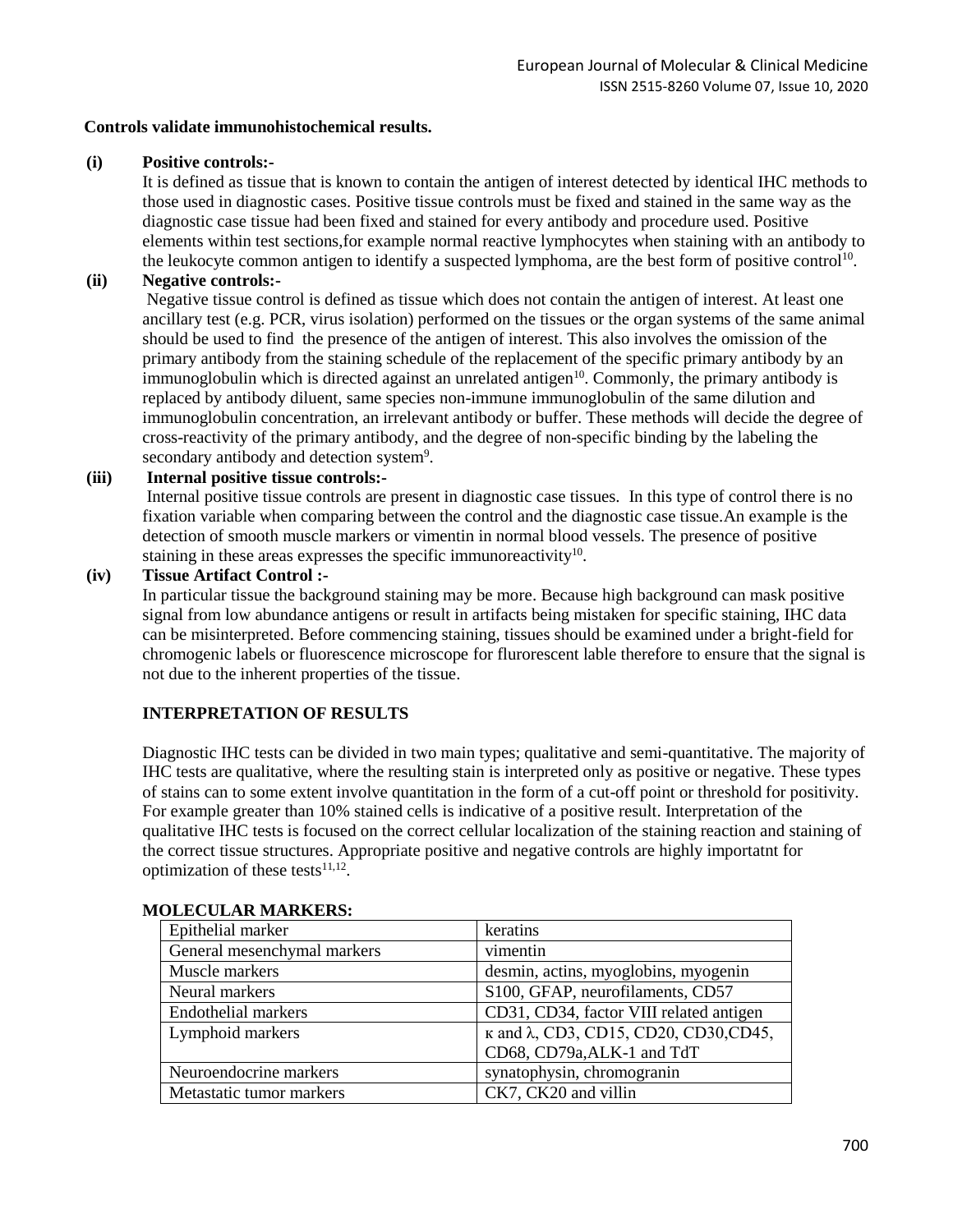| Minor salivary gland tumor markers | S-100 protein, actins1 |
|------------------------------------|------------------------|
|                                    |                        |

#### **CONCLUTION:**

Several recent developments emphasize the increasingly important role IHC will play in the coming years. These include genomic IHC for diagnosis, search for proteins for targeted therapy, methods to develop better monoclonal antibodies with recombinant technology, ''technician free'' automation of the IHC procedures, and ''pathologist free'' microscopic image analysis technology for interpretation of high throughput results. IHC is a well-established ancillary technique to facilitate the diagnosis of infectious and neoplastic processes in animals<sup>13</sup>. Immunohistochemical studies have traditionally focused on markers of specific cell and/or tumour type as aids in the diagnosis of specific tumours. However, as our knowledge of the molecular basis of tumours has increased, IHC is being used with increasing frequency to identify underlying molecular changes or the presence of specific molecular markers in tumours, both as an aid to diagnosis and as a guide to appropriate therapy.

### **REFERENCES:**

- 1) Miller K. Immunocytochemical Techniques. In Bancroft JD, Stevens A. Theory and Practice of Histological Technique. 4th Edition, Churchill Livingstone, Edinburg 1996:435-70.
- 2) Peter Jackson, David Blythe. Immunohistochemical techniques. In: John D Bancroft, Marilyn Gamble. Theory and practice of immunohistological techniques. 2008. p. 433-472.
- 3) Jordan RCK, Daniels TE, Greenspan JS, Regezi JA. Advanced diagnostic methods in oral and maxillofacial pathology. Part II: immunohistochemical and immunofluorescent methods. Oral Surg Oral Med Oral Pathol (2002); 93(1): 56-74
- 4) Jambhekar NA, Chaturvedi AC, Madur BP. Immunohistochemistry in surgical pathology; a current perspective of a simple, powerful, yet complex tool. J Pathol Microbiol (2008); 51(1): 2-11.
- 5) Miller K. Immunocytochemical Techniques. In Bancroft JD, Stevens A. Theory and Practice of Histological Technique. 4th Edition, Churchill Livingstone, Edinburg 1996:435-70
- 6) Kabiraj A, Gupta J, KhaitanT ,Tomarbhattacharya P. Principle and techniques of immunohistochemistry – a review. Int J Biol Med Res 2015; 6(3):5204-5210.
- 7) Taylor CR, Shi SR, Barr NJ and Wu N. Techniques of Immunohistochemistry: principles, pitfalls and standardization, In Dabbs D. diagnostic immunohistochemistry, second edition, Churchill Livingston, Elsevier, 2006.
- 8) Kim SH, Shin YK, Lee KM, Lee JS, Yun JH, Lee SM et al. An improved protocol of biotinylatedtyramine-based immunohistochemistry minimizing nonspecific background staining. J Histochem Cytochem 2003;51(1):129-132
- 9) Ramos-Vara JA, Kiupel M, Baszler T, Bliven L, Brodersen B, Chelack B, West K, Czub S, Piero FD, Sharon D, Ehrhart EJ, Graham T, Manning L, Paulsen D, Valli VE. Suggested guidelines for immunohistochemical techniques in veterinary diagnostic laboratories. J Vet Diagn Invest (2008); 20: 393-412.
- 10) Bancroft JD, Gamble M. Theory and practice of histological techniques. 6th Edition, Elsevier, Philadelphia (2008).
- 11) Christa L, Hladik, Charles L White, Immunohistochemistry quality control. In: John D Bancroft, Marilyn Gamble. Theory and practice of immunohistological techniques. 2008. pg. 473-491.
- 12) Mighell AJ, Hume WJ, Robinson PA. An overview of the complexities and subtleties of immunohistochemistry. Oral Diseases 1998;4:217-223.